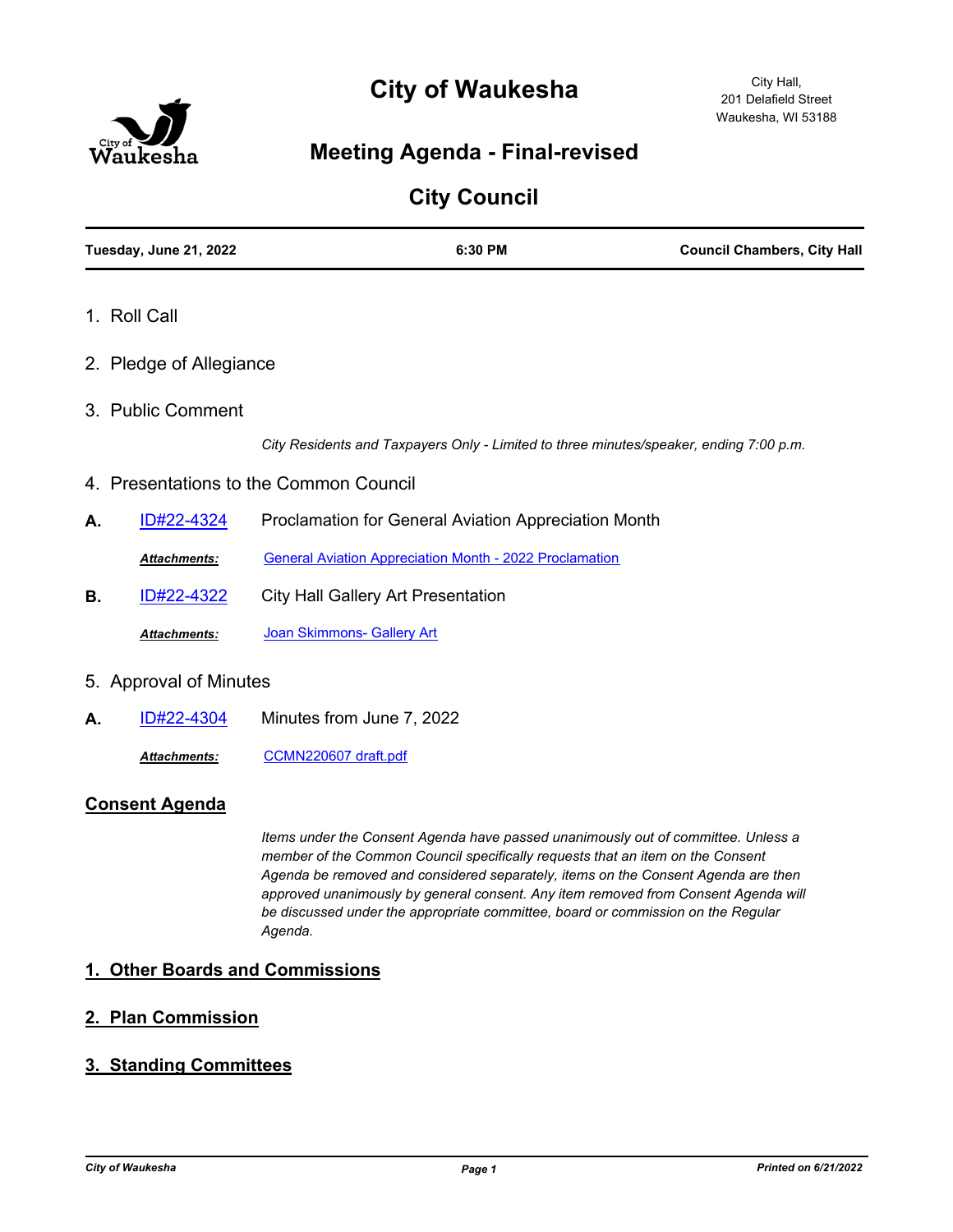#### **A. Finance Committee - Ald. Pieper**

- Consider Approval of a Budget Amendment to transfer funds of \$35,000 from the CIP Police Department Renovation project to the CIP Cemetery Chapel Roof Repair project to cover increase in roof project. **A.** [ID#22-4219](http://waukesha.legistar.com/gateway.aspx?m=l&id=/matter.aspx?key=17111)
	- Attachments: [Cover Sheet Cemetery Roof](http://waukesha.legistar.com/gateway.aspx?M=F&ID=2552785c-cfc1-479a-ad09-f8e71add4f02.pdf) *Legislative History*  6/14/22 Finance Committee approved

#### **B. Building & Grounds Committee - Ald. E. Payne**

Please have the Department of Public Works study and recommend alternatives for additional lighting of the crosswalk on East Avenue at Wright Street to improve pedestrian safety. **A.** [ID#21-2335](http://waukesha.legistar.com/gateway.aspx?m=l&id=/matter.aspx?key=15325) *Sponsors:* Halvensleben 21-2335 DPW Sudy and Recommend Alternatives for Addition Lighting on East [BG Resolution for the 6-21-2022 Consent](http://waukesha.legistar.com/gateway.aspx?M=F&ID=156b437e-aa62-41e0-a6eb-fa970cc9dbe6.pdf) *Attachments: Legislative History*  6/6/22 Building and Grounds recommended for approval to the City Council Please install a loading zone at 409 Delafield Street (Tuscan Hall) in front of the entrance, to load and unload customers. **B.** [ID#22-4232](http://waukesha.legistar.com/gateway.aspx?m=l&id=/matter.aspx?key=17123) *Sponsors:* E. Payne [22-4232\\_Loading Zone at 409 Delafield Street](http://waukesha.legistar.com/gateway.aspx?M=F&ID=4046ae32-5471-436f-ab77-34ec43d86263.pdf) [BG Resolution for the 6-21-2022 Consent](http://waukesha.legistar.com/gateway.aspx?M=F&ID=668f38b2-a1e9-48de-ac7a-8d1b7ab4d4c6.pdf) *Attachments: Legislative History*  6/6/22 Building and Grounds recommended for Council Consent to the City Council Please approve no parking on Wright Street from East Avenue to Carroll University Parking Lot 5. **C.** [ID#22-4234](http://waukesha.legistar.com/gateway.aspx?m=l&id=/matter.aspx?key=17125) *Sponsors:* Halvensleben 22-4234 No Parking on Wright St from East Ave to Carroll U. Parking Lot 5 [BG Resolution for the 6-21-2022 Consent](http://waukesha.legistar.com/gateway.aspx?M=F&ID=aa187e71-4a9b-48f5-9b26-83a8baba756d.pdf) *Attachments: Legislative History*  6/6/22 Building and Grounds recommended for Council Consent to the City Council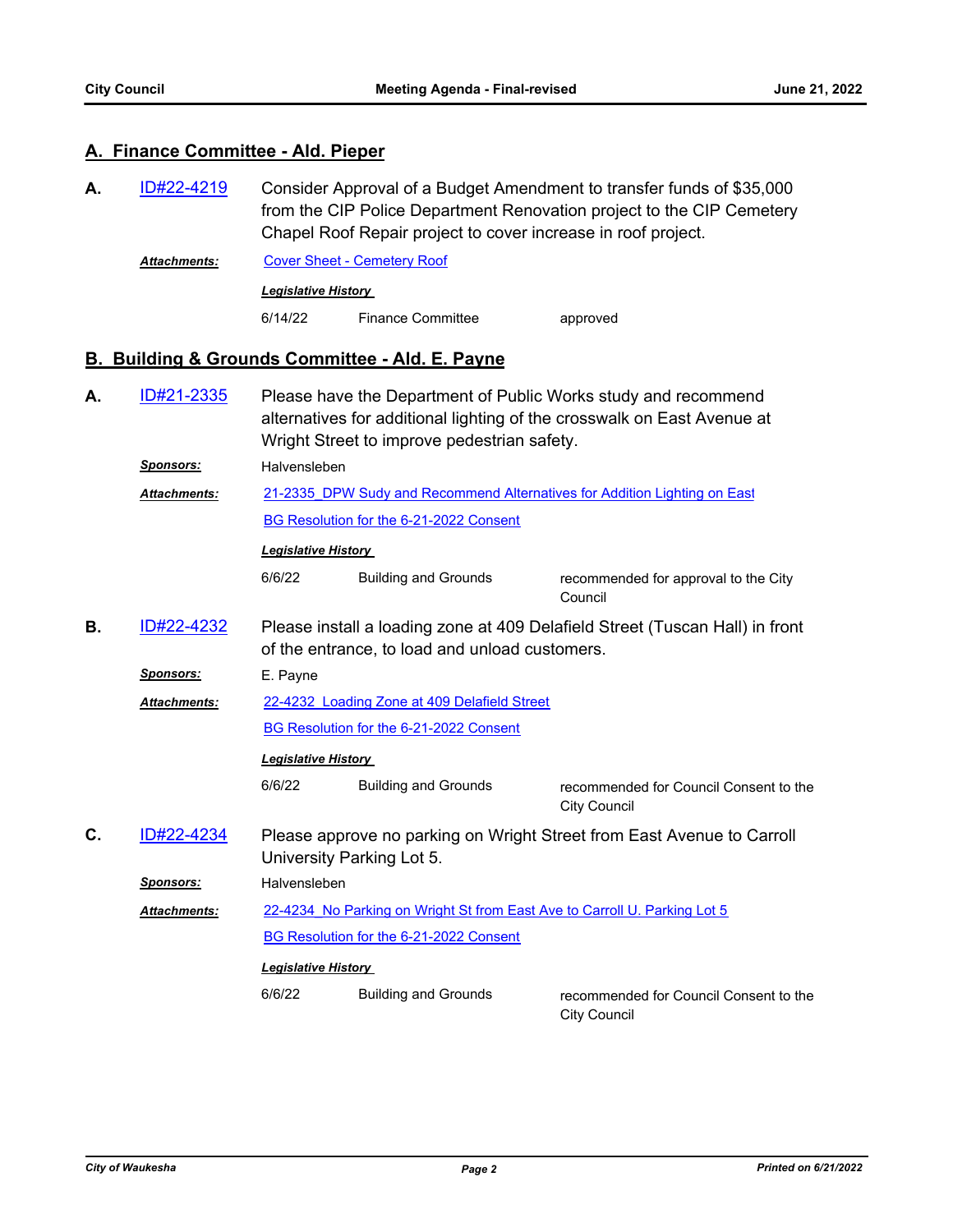| D. | ID#22-4235          | Please approve new Parking Zones along Arcadian Avenue from Colton<br>Street to Greenfield Avenue as a result of Arcadian Avenue reconstruction<br>project. |                             |                                                               |
|----|---------------------|-------------------------------------------------------------------------------------------------------------------------------------------------------------|-----------------------------|---------------------------------------------------------------|
|    | Sponsors:           | <b>Public Works</b>                                                                                                                                         |                             |                                                               |
|    | <b>Attachments:</b> | 22-4235 Parking Zones on Arcadian from Colton to Greenfield                                                                                                 |                             |                                                               |
|    |                     | BG Resolution for the 6-21-2022 Consent                                                                                                                     |                             |                                                               |
|    |                     | <b>Legislative History</b>                                                                                                                                  |                             |                                                               |
|    |                     | 6/6/22                                                                                                                                                      | <b>Building and Grounds</b> | recommended for Council Consent to the<br><b>City Council</b> |

## **C. Ordinance & License Committee - Ald. Johnson**

1. Licenses

| А. | ID#22-4279          | <b>Invited Bartenders</b>  |                                                |                                                              |  |
|----|---------------------|----------------------------|------------------------------------------------|--------------------------------------------------------------|--|
|    | <b>Attachments:</b> |                            | Invited Bartenders O&L 6-13-22                 |                                                              |  |
|    |                     | <b>Legislative History</b> |                                                |                                                              |  |
|    |                     | 6/13/22                    | Ordinance & License<br>Committee               | recommended for Council Consent to<br>the City Council       |  |
|    |                     | 6/13/22                    | Ordinance & License<br>Committee<br>$3-2$ vote | recommended for Council Agenda to the<br><b>City Council</b> |  |
| В. | ID#22-4280          |                            | <b>Invited Other Applications</b>              |                                                              |  |
|    | <b>Attachments:</b> |                            | Invited Other Applications O&L 6-13-22         |                                                              |  |
|    |                     | <b>Legislative History</b> |                                                |                                                              |  |
|    |                     | 6/13/22                    | Ordinance & License<br>Committee               | recommended for Council Consent to<br>the City Council       |  |
|    |                     | 6/13/22                    | Ordinance & License<br>Committee               | recommended for Council Consent to<br>the City Council       |  |
|    |                     | 6/13/22                    | Ordinance & License<br>Committee               | recommended for Council Consent to<br>the City Council       |  |
|    |                     | 6/13/22                    | Ordinance & License<br>Committee               | recommended for Council Consent to<br>the City Council       |  |
| C. | ID#22-4281          | <b>Other Applications</b>  |                                                |                                                              |  |
|    | <b>Attachments:</b> |                            | Other Applications O&L 6-13-22                 |                                                              |  |
|    |                     | <b>Legislative History</b> |                                                |                                                              |  |
|    |                     | 6/13/22                    | Ordinance & License<br>Committee               | recommended for Council Consent to<br>the City Council       |  |
|    |                     | 6/13/22                    | Ordinance & License<br>Committee               | recommended for Council Consent to<br>the City Council       |  |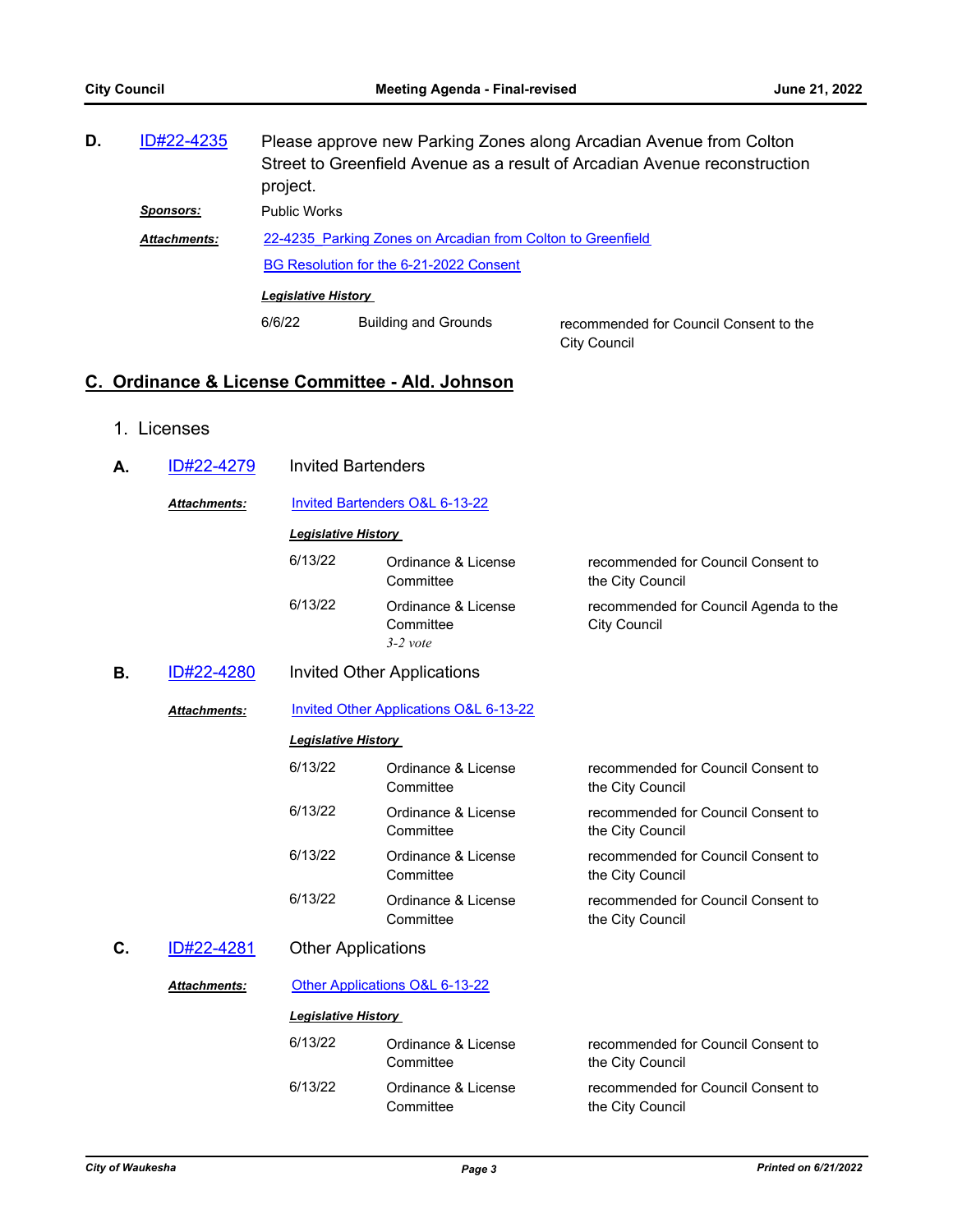## **D. Human Resources - Ald. Rodriguez**

| А. | ID#22-4288          | Coordinator position.                                                                    |                                                         | Approval and authorization of Grant Funded Community Learning Center |
|----|---------------------|------------------------------------------------------------------------------------------|---------------------------------------------------------|----------------------------------------------------------------------|
|    | <b>Attachments:</b> |                                                                                          | <b>Council Agenda Cover Sheet - CLC Position</b>        |                                                                      |
|    |                     | <b>Legislative History</b>                                                               |                                                         |                                                                      |
|    |                     | 6/15/22                                                                                  | Human Resources<br>Committee                            | approved                                                             |
| В. | ID#22-4289          | Request to Update Part Time Administrative Role to Full Time<br>Administrative Assistant |                                                         |                                                                      |
|    | <b>Attachments:</b> |                                                                                          | Cover Letter - Cemetery FT Administrative Assistant     |                                                                      |
|    |                     | <b>Legislative History</b>                                                               |                                                         |                                                                      |
|    |                     | 6/15/22                                                                                  | Human Resources<br>Committee                            | approved                                                             |
| C. | ID#22-4311          | Compensation.                                                                            |                                                         | Request to review and approve amendments to HR Policy E5 Worker's    |
|    | <b>Attachments:</b> |                                                                                          | #22-4311 E5 Worker's Compensation Cover Letter 06-15-22 |                                                                      |
|    |                     | <b>Legislative History</b>                                                               |                                                         |                                                                      |
|    |                     | 6/15/22                                                                                  | Human Resources<br>Committee                            | approved                                                             |
|    |                     |                                                                                          |                                                         |                                                                      |

## **E. Board of Public Works - Alex Damien**

## **End of Consent Agenda**

### 6. New Business

|    |                     | Format - Introduction by Professional Staff/Hearing/Comments by Council/Official         |  |  |  |
|----|---------------------|------------------------------------------------------------------------------------------|--|--|--|
| А. | ID#22-4253          | Consideration and possible action on Puppy Mill Ordinance                                |  |  |  |
|    | Sponsors:           | Rodriguez and Wells                                                                      |  |  |  |
|    | <b>Attachments:</b> | Puppy Mill Ordinance (002)                                                               |  |  |  |
|    |                     | Agenda Request from Rodriguez and Wells                                                  |  |  |  |
|    |                     | <b>Legislative History</b>                                                               |  |  |  |
|    |                     | <b>City Council</b><br>6/7/22<br>Recommended for Third Reading to the City<br>Council    |  |  |  |
| В. | ID#22-4308          | Review and approve a contract with WEDC for a Community Development<br>investment Grant. |  |  |  |
|    | <b>Attachments:</b> | <b>WEDC Contract Cover Sheet</b>                                                         |  |  |  |
|    |                     | 53210-FY22-Final Contract for Execution Draft for Client Review-CDI-City of Wa           |  |  |  |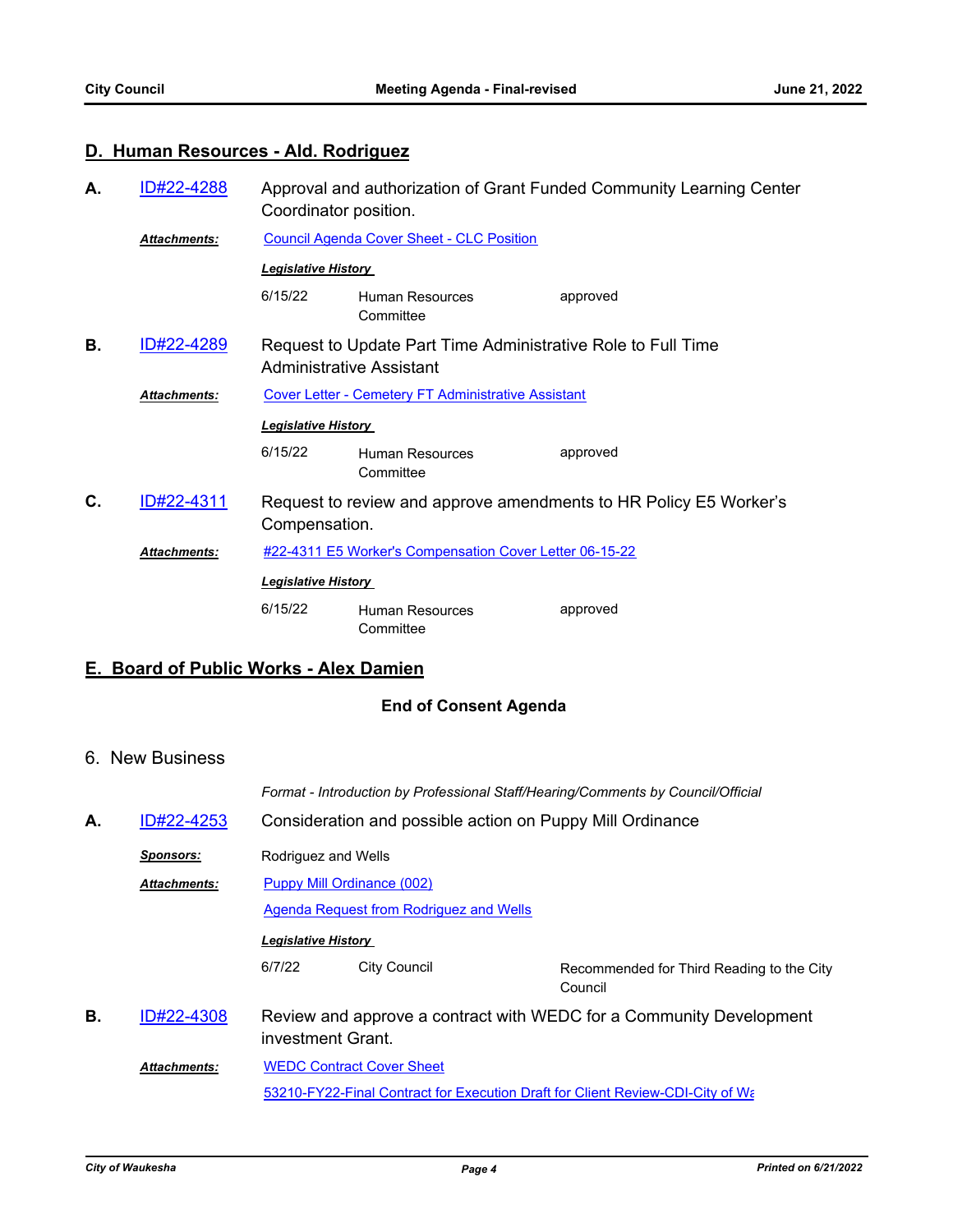#### **Reports**

- 7. Other Boards and Commissions
- A. Transit Commission Report Alex Damien
- B. Water Utility Commission Ald. Bartels
- C. Information Technology Board Report Ald. Manion
- D. Landmarks Commission Report Ald. Rodriguez
- E. Redevelopment Authority Report Ald. R. Lemke
- F. Parks, Recreation & Forestry Board Report Ald. Johnson
- G. Library Board Report Ald. Halvensleben
- H. Cemetery Commission Report Ald. C. Payne
- I. Waukesha Housing Authority Report Ald. Pieper
- J. Community Development Block Grant Committee Report Jennifer Andrews
- K. Public Art Committee Report Ald. Moltzan
- 8. Plan Commission Jennifer Andrews
- 9. Standing Committees
	- A. Finance Committee Report Ald. Pieper
	- B. Building & Grounds Committee Report Ald. E. Payne
	- C. Ordinance & License Committee Report Ald. Johnson
	- A. [ID#22-4279](http://waukesha.legistar.com/gateway.aspx?m=l&id=/matter.aspx?key=17168) Invited Bartenders

*Attachments:* [Invited Bartenders O&L 6-13-22](http://waukesha.legistar.com/gateway.aspx?M=F&ID=127b1320-6717-4fa8-a231-d030bf0a2006.pdf)

*Legislative History* 

6/13/22 Ordinance & License **Committee** 

recommended for Council Consent to the City Council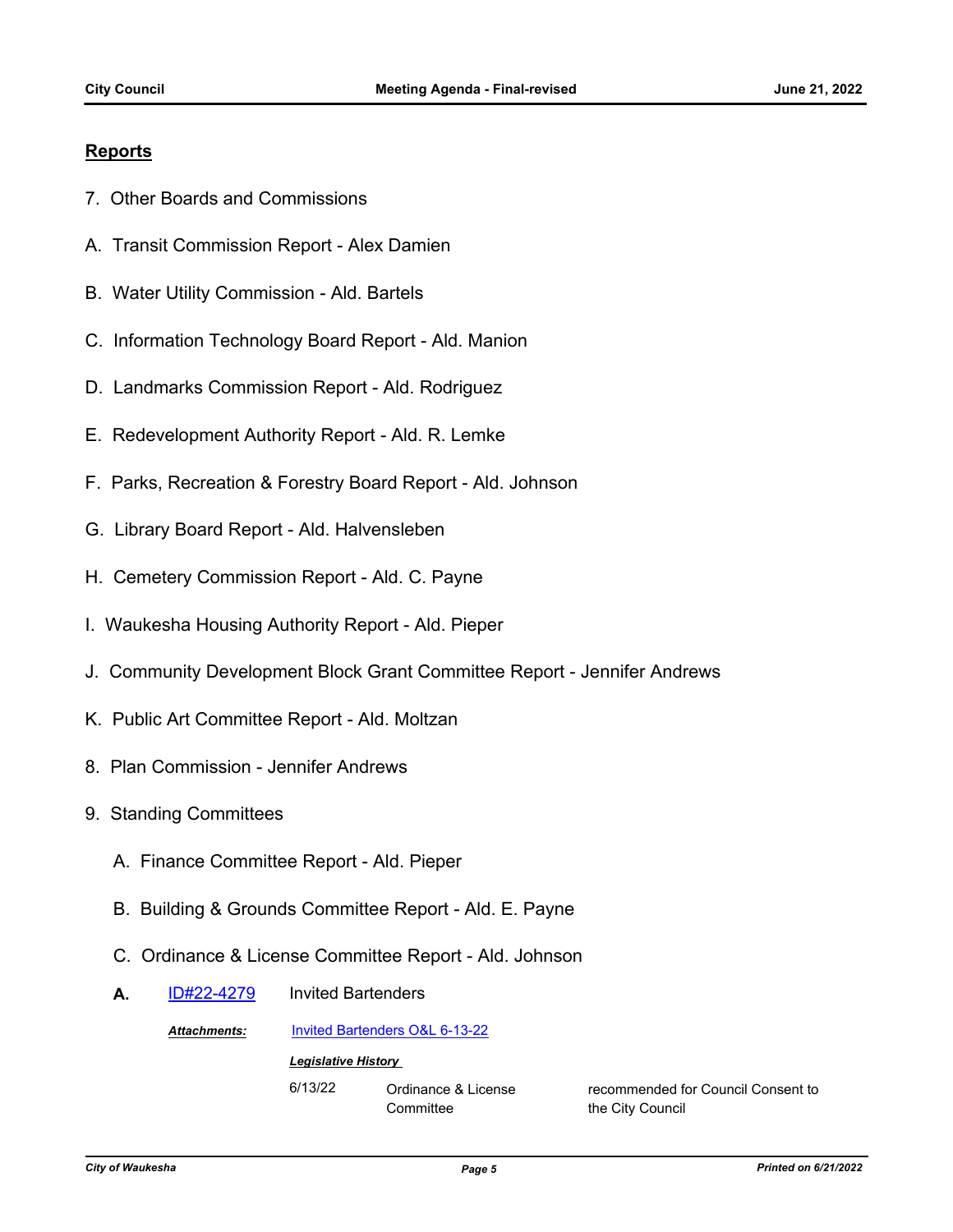|    |            | 6/13/22                    | Ordinance & License<br>Committee<br>$3-2$ vote    | recommended for Council Agenda to the<br><b>City Council</b>             |
|----|------------|----------------------------|---------------------------------------------------|--------------------------------------------------------------------------|
| В. | ID#22-4282 | <b>Legislative History</b> | Bottle Stop and City's intent not to renew        | Hearing on the application for renewal of Class A liquor license for D-T |
|    |            | 6/13/22                    | Ordinance & License<br>Committee                  | recommended for Council Agenda to the<br><b>City Council</b>             |
|    |            | 6/13/22                    | Ordinance & License<br>Committee                  | recommended for Council Agenda to the<br>City Council                    |
|    |            | 6/20/22                    | Ordinance & License<br>Committee<br>Cassie -      | approved                                                                 |
|    |            |                            | 15 & under recommendation to remove 90 suspension |                                                                          |
|    |            |                            | see changes to #14                                |                                                                          |

*moltzan - remove footnotes*

## D. Human Resources Committee Report - Ald. Rodriguez

## 10. Board of Public Works Report - Alex Damien

| А. | ID#22-4246          | Bids Received: Friday, June 3, 2022, at 11:00 a.m.<br>2022 Pavement Crackfilling                                            |                                                     |                                                                    |  |  |
|----|---------------------|-----------------------------------------------------------------------------------------------------------------------------|-----------------------------------------------------|--------------------------------------------------------------------|--|--|
|    |                     |                                                                                                                             | Road LLC in the amount of \$134,400.00, be awarded. | The Board of Public Works recommends that the low bid from Thunder |  |  |
|    | <u>Sponsors:</u>    | <b>Public Works</b>                                                                                                         |                                                     |                                                                    |  |  |
|    | <b>Attachments:</b> |                                                                                                                             | Bid Tab-2022 Crackfilling 6-3-22                    |                                                                    |  |  |
|    |                     | <b>Legislative History</b>                                                                                                  |                                                     |                                                                    |  |  |
|    |                     | 6/9/22                                                                                                                      | <b>Board of Public Works</b>                        | recommended for approval to the City<br>Council                    |  |  |
| В. | ID#22-4247          | Bids Received: Tuesday, June 7, 2022, at 4:00 p.m.<br>Area 5 and Area 7 Flood Mitigation                                    |                                                     |                                                                    |  |  |
|    |                     | The Board of Public Works recommends that the low bid from C.W.<br>Purpero Inc. in the amount of \$2,599,587.78 be awarded. |                                                     |                                                                    |  |  |
|    | Sponsors:           | <b>Public Works</b>                                                                                                         |                                                     |                                                                    |  |  |
|    | <b>Attachments:</b> | Bid Tab-2022 Area 5 and 7 Flood Mitigation                                                                                  |                                                     |                                                                    |  |  |
|    |                     | <b>Legislative History</b>                                                                                                  |                                                     |                                                                    |  |  |
|    |                     | 6/9/22                                                                                                                      | <b>Board of Public Works</b>                        | recommended for approval to the City<br>Council                    |  |  |